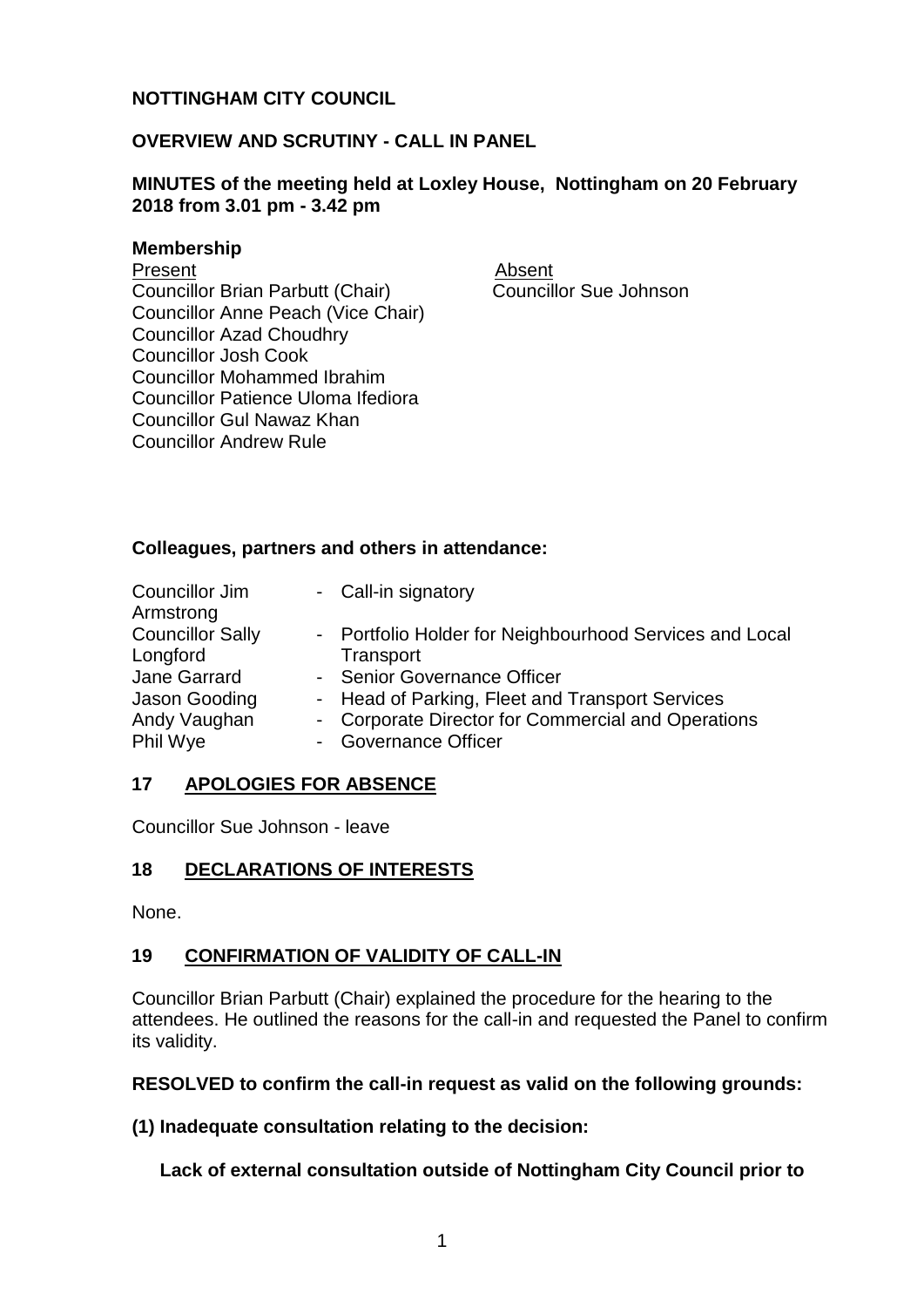Overview and Scrutiny - Call in Panel - 20.02.18

**publication of the decision;**

**(2) Relevant information not considered:**

**Impact on how disabled citizens will access the City Centre if this is withdrawn;**

**Availability of street parking in proximity to Trinity Square given increased demand arising from withdrawal of free parking from Trinity Square car park;**

**Impact on wider traffic flows within the city centre arising from increases in on-street parking;**

**(3) Viable alternatives not considered:**

**No analysis provided on why Trinity Square was selected ahead of other NCC car parks where disabled users are entitled to park for free;**

**(4) Justification for the decision open to challenge on the basis of evidence considered:**

**No analysis provided on why Trinity Square was selected ahead of other NCC car parks where disabled users are entitled to park for free;**

**No measures included on mitigating negative impact assessment.**

### **20 CONSIDERATION OF CALL-IN REQUEST RELATING TO DELEGATED DECISION 3063 - TRINITY SQUARE MULTI STOREY CAR PARK BLUE BADGE DISCOUNT REMOVAL**

Following the report of the Head of Legal and Governance, the Committee was asked to:

- a) consider the information provided in relation to Delegated Decision 3063 Trinity Square Multi Storey Car Park Blue Badge Discount Removal, and the reasons given for requesting a call-in of that decision and use that information to inform questioning and discussion; and
- b) focusing on the reasons for the call-in request form, and based on the evidence available to the Panel, decide:
	- i) to require that the decision is reconsidered, and make recommendation(s) as to what should be taken into consideration; or
	- ii) that the decision does not need to be reconsidered and can be implemented.

Councillor Sally Longford, Portfolio Holder for Neighbourhood Services and Local Transport, who had taken the Delegated Decision, informed the Panel of the reasons for taking the decision: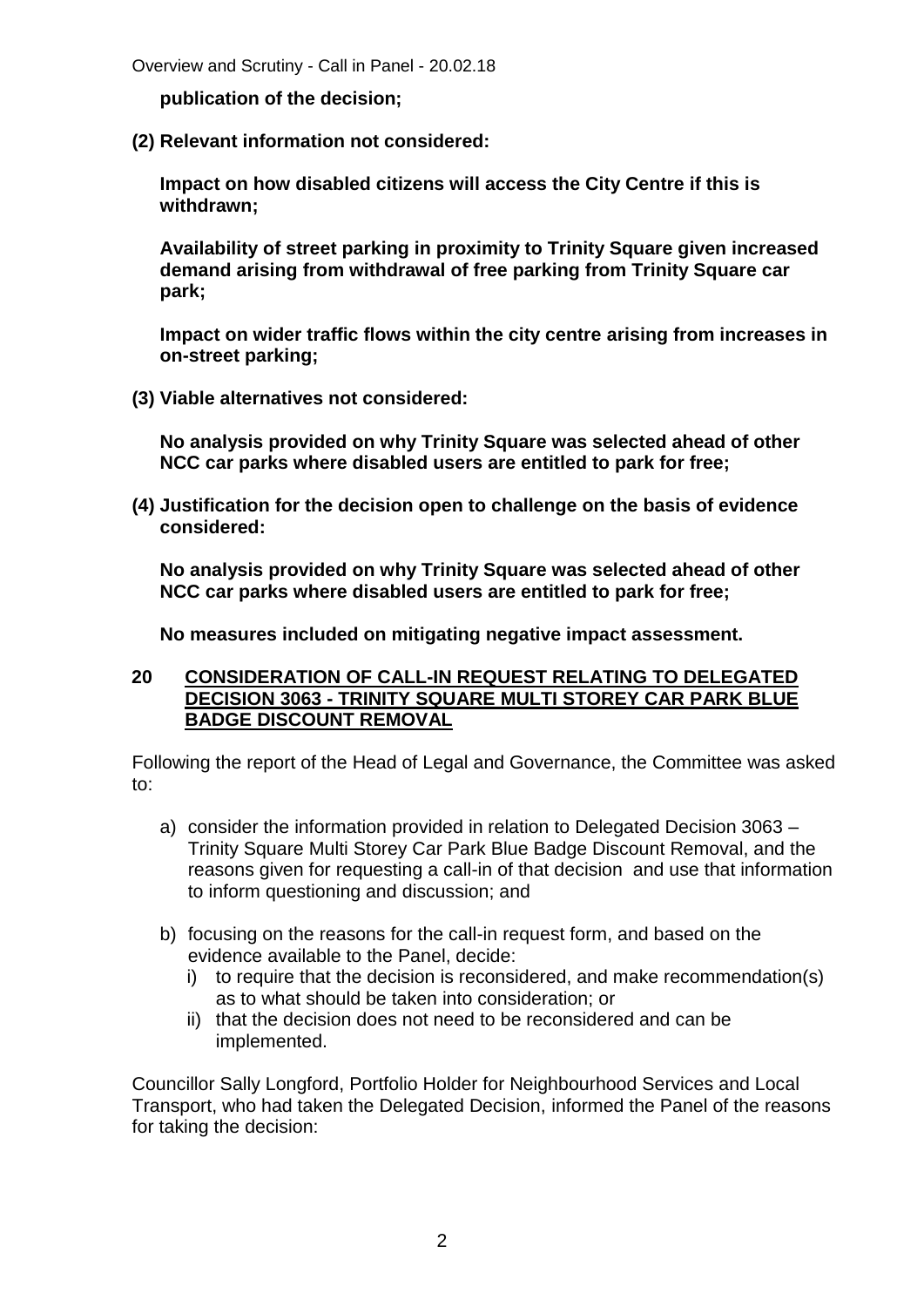Overview and Scrutiny - Call in Panel - 20.02.18

- (a) the Council has had to make significant savings in order to achieve a balanced budget. This saving was identified in consultation with Council officers;
- (b) Trinity Square is the only Council-owned multi-storey car park which retains free parking for blue badge holders after this was removed from Fletcher Gate car park some years ago;
- (c) there is significant provision of free parking for blue badge holders for up to 4 hours on the streets in the surrounding area. There will still be disabled spaces available at Trinity Square but they will no longer be free;
- (d) this decision will mean that a member of staff will no longer need to be based at the Trinity Square car park for blue badge validation. This member of staff will now be able to be more flexible;
- (e) consultation has been carried out with the Disability Involvement Group and the Disabled Employee Support Network;
- (f) Nottingham has one of the most comprehensive and accessible public transport systems in the country;

Councillor Andrew Rule (one of the call-in signatories) outlined the reasons why the call-in had been requested:

- (g) the networks that have been consulted do not necessarily represent the current disabled users of the car park;
- (h) Disability Direct Nottingham have made a written submission urging that a more in-depth impact assessment with disabled people and carers and for wider consultation to be carried out than with the Council's own disability groups;
- (i) some residents have complained that the Easylink bus service is unreliable and makes cancellations at short notice;
- (j) the appeal of Nottingham as a visitor destination for disabled people from outside the city will be diminished as a result of this decision;

Councillor Sally Longford raised the following in response to the points raised:

- (k) formal consultation with the wider public is yet to come so all citizens will be able to respond to the proposals. This will include a media campaign;
- (l) no problems have been reported recently regarding the Easylink bus service. There were some issues some time ago when the service was restructured but these have now been resolved;
- (m)neighbouring local authorities such as Derby City Council and Mansfield District Council have also withdrawn their Blue Badge concessions, as have most other parking providers in the city. The exception is Intu Victoria Centre who still provide free parking, subsidised by rents from the shopping centre;